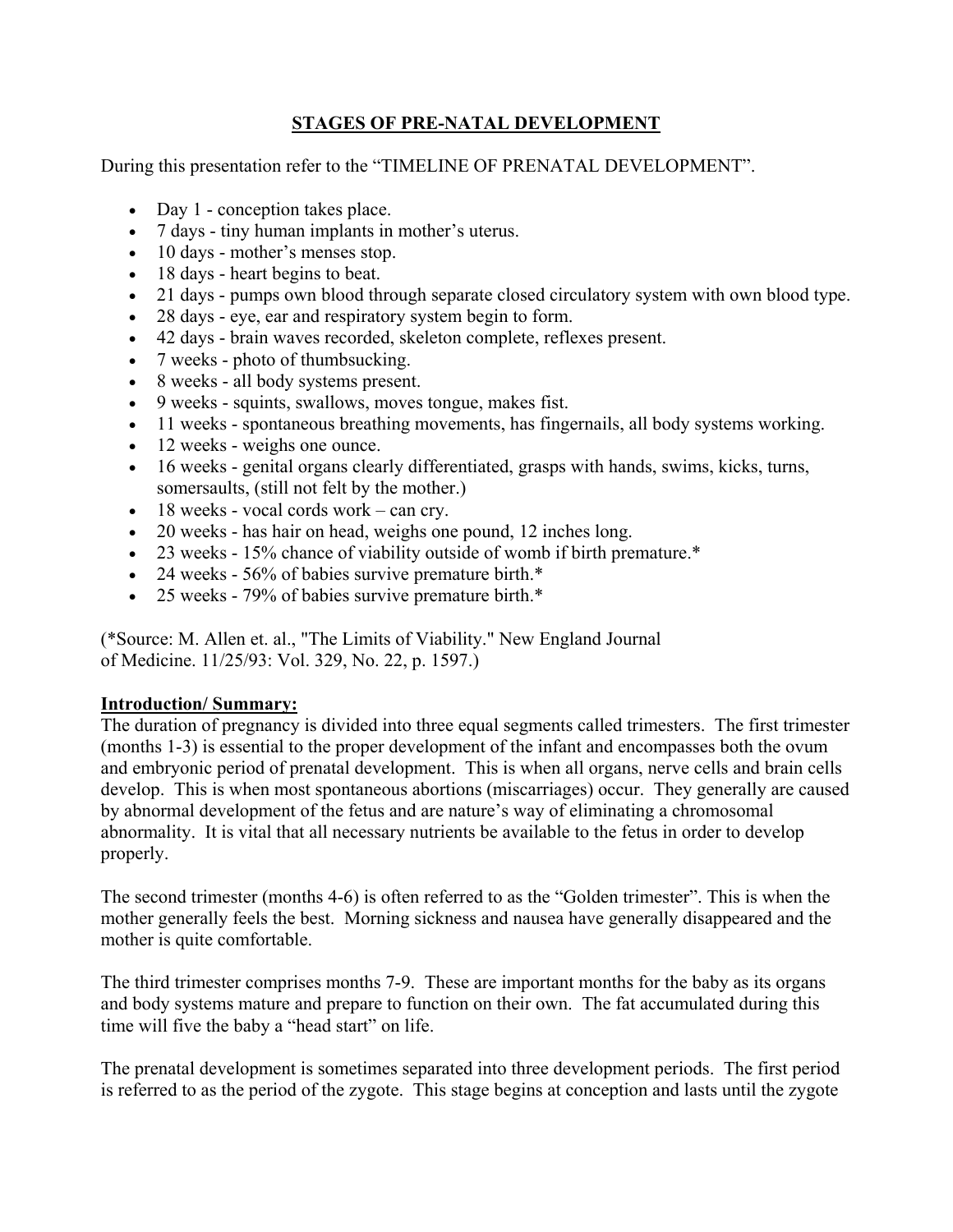is implanted in the mother's uterus. It lasts for about 10-14 days. The zygote grows to be about the size of a pinhead. Roots grow from the zygote into the wall of the uterus where they can receive nutrients from the mother's blood.

The period of the embryo lasts from about 2 weeks to 8 weeks after conception. The embryo is attached to the mother by the umbilical cord (20 inches long) which reaches from the embryo's stomach to the wall of the uterus. The umbilical cord contains arteries which carry the embryo's waste products away from the embryo to the mother's blood system to be purified. It also brings oxygenated and nutrient-rich blood back to the embryo to keep it alive. The umbilical cord is connected to the placenta. The placenta is an organ which serves as a medium for the exchange of nutrients and waste between the mother and the fetus. Throughout this period, the embryo is inside the amniotic sac (a bag filled with watery substance called amniotic fluid). The fluid will protect the developing baby against bumps, bruises and temperature changes. During this period all of the organs that will be present at birth are formed.

The third development period is called the period of the fetus. This period extends from the end of the second month of pregnancy until birth. During this stage, the developing baby is referred to as a fetus. The body parts, organs and systems which were formed during the embryo period will become much more developed and begin to function. The fetus will begin will begin to resemble a human being and features will increase in clarity.

During the fetal period the baby may increase in length as much as twelve inches.

# **MONTHLY DEVELOPMENT**

Month 2 – The embryo increases in length to about  $1\frac{1}{2}$  inches. Bones and muscles begin to form. The head grows rapidly at first, accounting for about half of the embryo's size. The face and neck begin to take on human form. The brain develops very rapidly. Leg and arm buds form and grow the eyes begin converging toward the center of the face. The mouth and nose form. Major organs of the digestive system become differentiated. The heart has been beating for about a month now.

Month  $3$  – The fetus measures about 3 inches from head to buttocks and weighs about  $\frac{1}{2}$  ounce. The fetus has all of its major systems and they are functioning. However, it is still unable to survive independently. No new organs will need to be formed, but the ones that are present will need time to develop and mature. The digestive system is active. The liver and kidneys are functioning. The fetus practices swallowing amniotic fluid, breathing amniotic fluid and its vocal chords are developing. The roof of its mouth comes together and fuses. Taste buds appear, sex organs continue to develop, buds for all temporary teeth are formed and bone formation begins. During this month, arms, legs and fingers begin to make spontaneous movement. The eyelids close and are sealed shut at this time. They will reopen at about 6 months.

Month 4 – The fetus grows to almost 6 inches in length and 4 ounces in weight. The skin is thin, loose and wrinkled and appears red because of underlying blood vessels. The face acquires a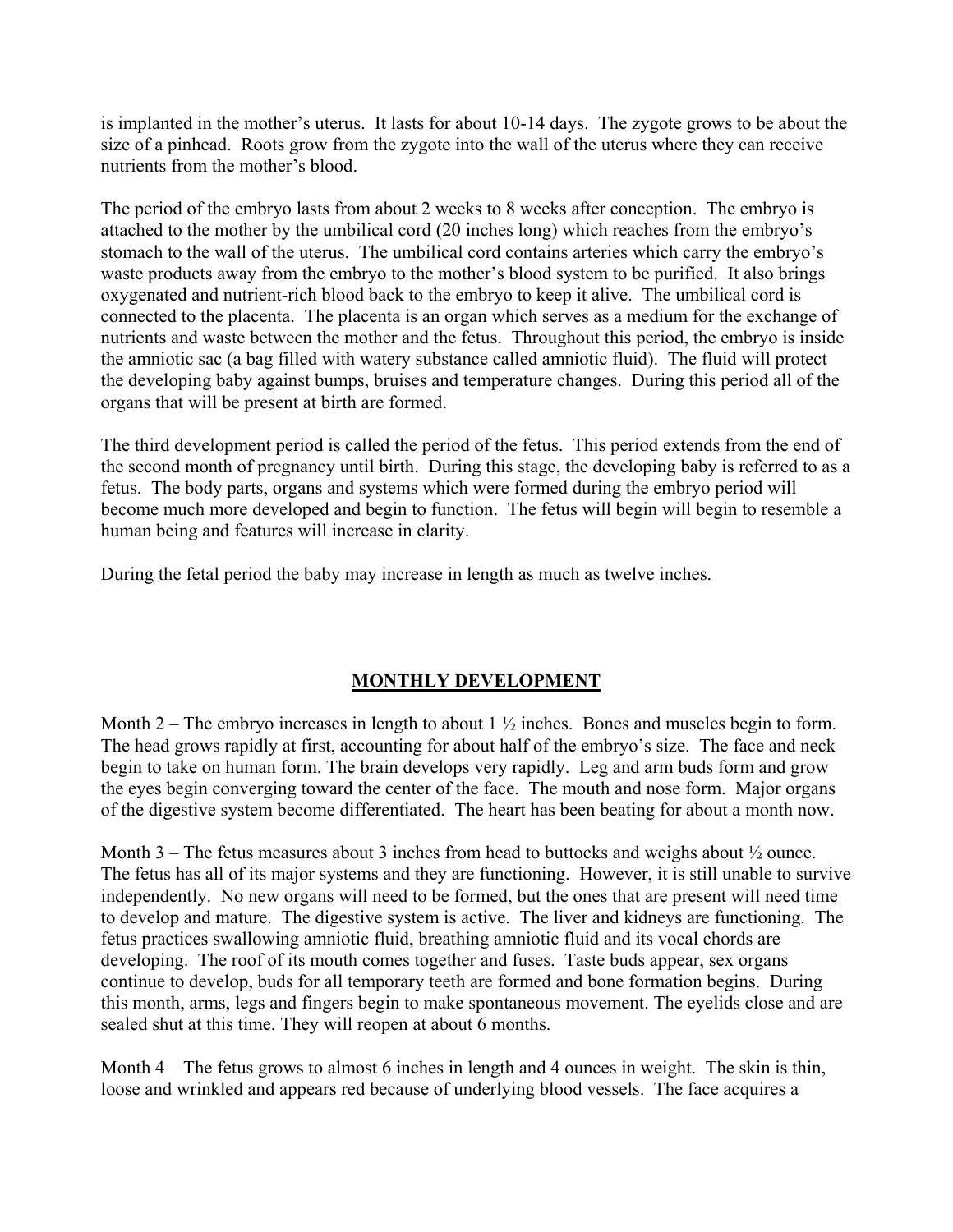human appearance. The body outgrows the head at this time. Hands and feet become well formed and finger closure is possible. The fetal reflexes become more brisk as it begins to stir and move the arms and legs. In males, the testes are in position for later descent into the scrotum and in females, the uterus and vagina are recognizable.

Month 5 – The fetus is now about 12 inches long and weighs about 8 ounces. During this month the mother will probably feel the baby's movement, called quickening. It is suspended in a quart of amniotic fluid. The development seems so advanced that the skin and digestive organs are not prepared to exist on their own. Also, there is no provision for regulating body temperature. The fetus grows a fine dark body hair called lanugo and collects vernix, which is a waxy coating to cover and protect the skin. The nose and ears begin ossification, the skeleton hardens, and the heartbeat can now be heard. Fingernails and toenails begin to appear and the baby will wake and sleep. Sweat glands are formed and functioning.

Month 6 – The fetus increases in weight and is now between  $1\frac{1}{2}$  - 2 pounds. The eyelids, which have been fused shut, are now open and completely formed. The eyes look up, down and sideways. Eyebrows and eyelashes are well defined and taste buds appear on the tongue and in the mouth.

Month 7 – The fetus is now about 15 inches long and weighs between 2  $\frac{1}{2}$  - 3 pounds. It can cry weakly and can suck its thumb. The fetus can make a variety of reflex movements: startle, grasp, and swim movements. The cerebral hemispheres cover almost the entire brain.

Month 8 – The fetus will gain 2-3 pounds during this month, which it will need to stay warm following birth. The fingernails reach beyond the fingertips and much of the lanugo is shed. By the end of this month, the fetus will most likely settle into the head down position. However, the baby is capable of changing positions.

Month 9 – The fetus reaches full growth. It measures 14-15 inches from head to buttocks and weighs 6-8 pounds. During this last month, the baby acquires antibodies from its mother which will give it temporary immunity against some diseases. The eyes are normally blue at birth because pigmentation is not normally formed until after a few weeks of exposure to light. Vernix is present over the entire body. The fetus will alternate between periods of activity and periods of quiet. The organs increase their activity, the fetal heart rate increases to rapid rate. Birth usually occurs approximately 280 days after the first day of the mother's last menstrual period.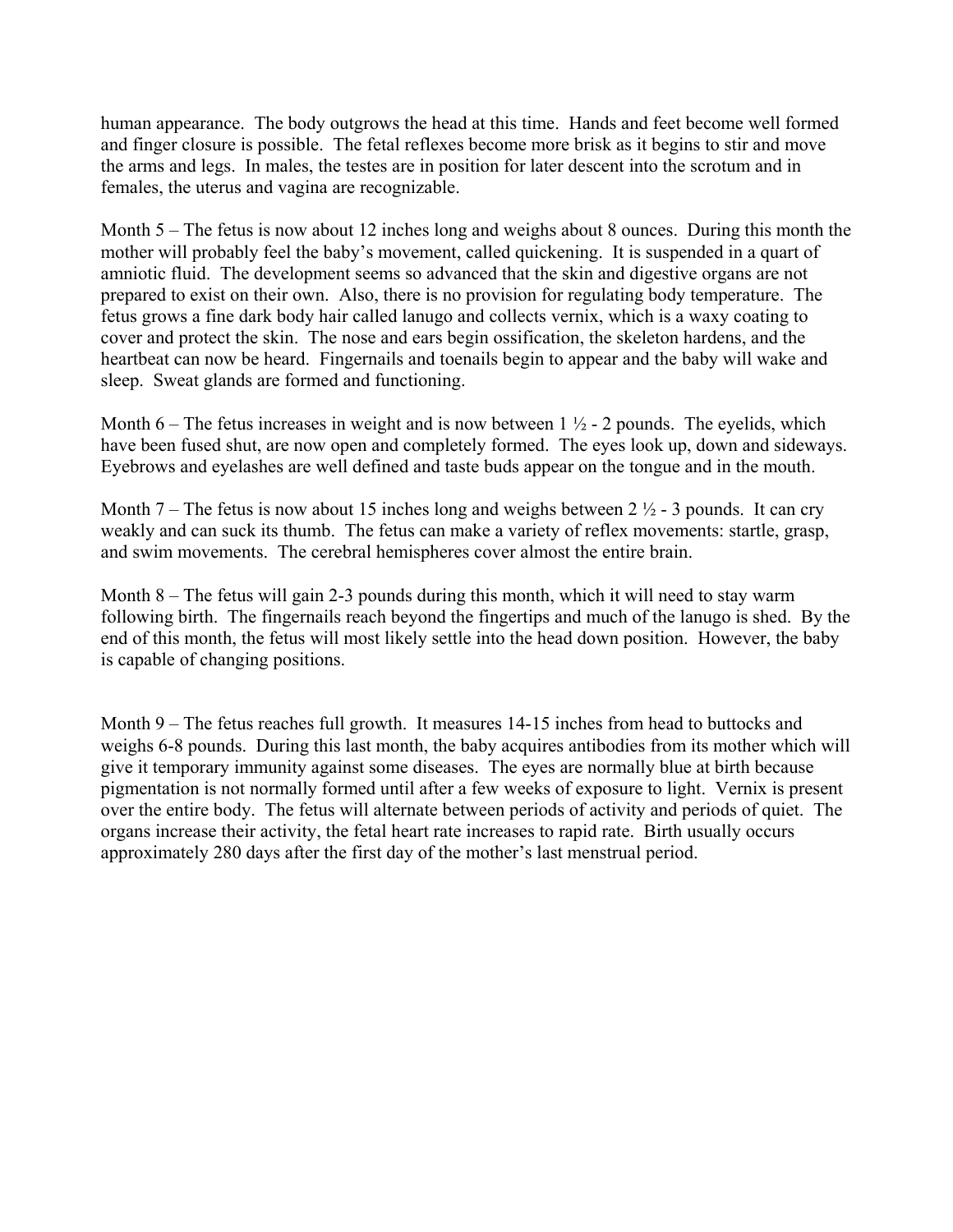### **TRIMESTERS**

#### FIRST TRIMESTER

#### **The Mother**

There are many signs and symptoms that help determine pregnancy.

The first and most obvious change is missing a menstrual period. Usually with this symptom a woman will suspect pregnancy, although some women may miss two periods (if their cycle is not regular) before suspecting pregnancy.

A simple urine test from the doctor will show whether or not a woman is pregnant.

Home pregnancy tests are available for \$10-\$15 and are quite accurate, but are no substitute for a doctor's test or visit. (Most doctors will give their own test anyway!)

Other changes that take place in the woman are as follow:

- **Morning sickness/nausea:** this probably occurs due to the change in hormones or a drop in blood level. Morning sickness does not just take place in the morning. Many women say it is associated with smells or foods they eat. Not much can be done to cure morning sickness. (Drugs or over-the-counter stomach remedies should not be taken.) watching the diet can help relieve some of the symptoms. Your doctor may recommend eating several small meals through out the day and/or eating something before getting out of bed, such as crackers. Also, there is a vitamin B6 shot the doctor can give that seems to help many women.
- **Frequent urination:** Because the uterus lies next to the bladder, the changes in the uterus cause crowding. Therefore, the need for urination is increased.
- **Cravings:** Unusual food cravings are also common during pregnancy. Giving in to them once in a while is all right. If you crave non-food items, consult your doctor.
- **Breasts:** Swollen, tender breasts are common in pregnancy. This may occur before the menstrual period is missed. The breasts will enlarge a lot during the first few months. Although nothing will prevent stretch marks, lotions can relieve the tightness and itching associated with pregnancy.
- **Fatigue and Dizziness:** these are two common symptoms of early pregnancy. To alleviate dizzy spells, get up slowly. To help with fatigue, get plenty of rest and eliminate unnecessary physical exertion. However, maintaining a regular pre-pregnancy exercise program can be most beneficial as long as it is with your doctor's approval.

### **The Baby**

During the first trimester many changes take place for the baby. At four weeks the embryo is approximately ¼ inch long and its heart has started to beat. By six weeks after fertilization the embryo is about 5/8 inch long and has developed most of its vital organs. Its bones are still soft but the skeleton is well-formed. The arms and legs are forming. At eight weeks the embryo officially becomes a fetus.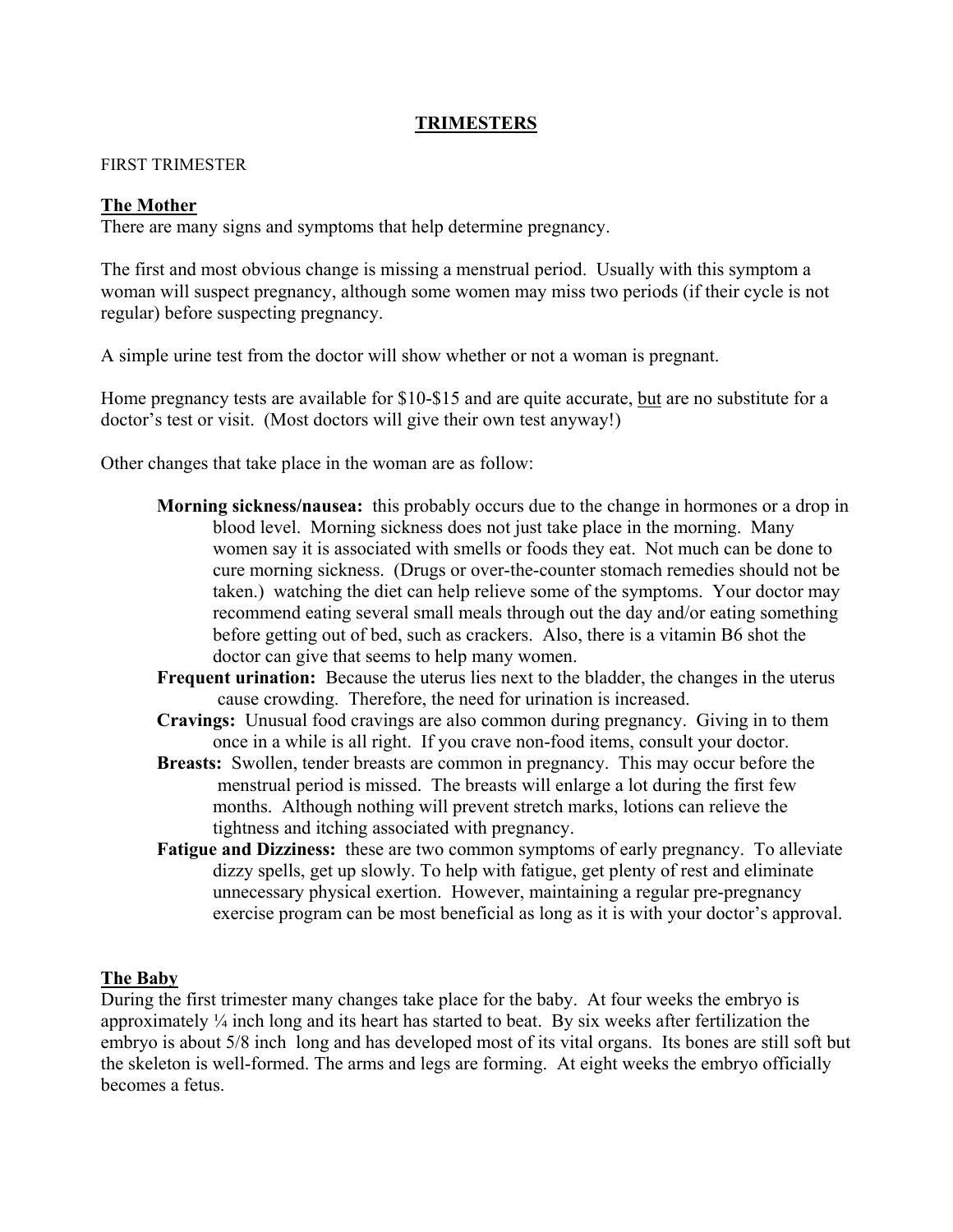In two months the mother has missed two menstrual cycles and her body has created a completely new individual.

By the ninth week the fetus floats in the amniotic fluid and is nourished from the placenta through the umbilical cord.

At twelve weeks the fetus is 2 ¾ inches long. Most of its organs are working, including the kidneys. Its arms, legs, hand, fingers, etc. are fully developed. The nails on its fingers and toes are starting to develop.

### **The Mother**

At the end of three months the baby is essentially complete. Form now on the mother's uterus is busy helping the growth and perfecting of the baby.

The doctor should be called immediately if any of these symptoms occur:

- 1. Vaginal bleeding
- 2. Sharp abdominal pain or cramping
- 3. Loss of fluid from the vagina
- 4. Severe or prolonged nausea or vomiting
- 5. Frequent dizzy spells
- 6. Painful urination
- 7. High fever over 100\*F
- 8. Vaginal discharge that is irritating

Some other things to consider:

- 1. Do not take any medication unless approved by your doctor. This includes over-the-counter drugs.
- 2. No drugs or alcohol. These have a tremendous effect on the baby.
- 3. No X-rays. Radiation can interfere with cell division and organ development.
- 4. No saunas and hot tubs. The high and prolonged temperatures can be harmful to the fetus.
- 5. Vaccinations. Because vaccinations are live viruses, these should not be taken during pregnancy. However, do vaccinate the children in your home to protect them against these deadly diseases.
- 6. Cats. A parasite found in cats, cattle, sheep, and pigs can cause a disease in humans called Toxoplasmosis. This can cause severe damage to an unborn child. Because of this risk, you should avoid undercooked meat and changing cat litter boxes.

### SECOND TRIMESTER

### **The Mother**

The woman's body has many changes taking place:

**Skin:** each woman's body reacts differently to pregnancy. Skin may become oily. Dry, scaly, etc. the skin must stretch over the growing uterus. Therefore, stretch marks appear often. Facial skin may darken. This is called Chloasma or the mask of pregnancy. Staying out of the sun can help but usually there is nothing that can be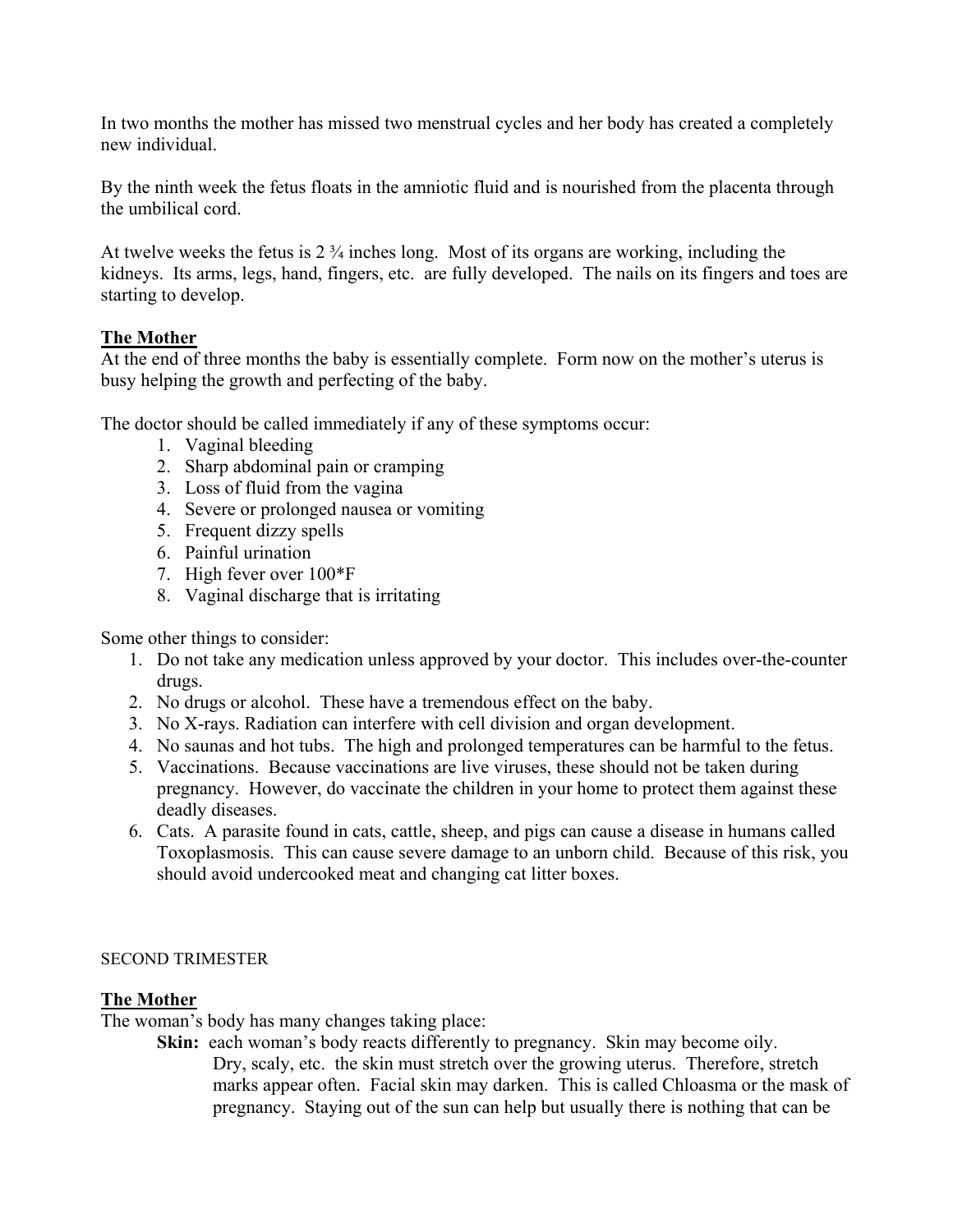done to prevent it. It usually disappears after pregnancy. Another area that darkens is a line from the navel to the pubic hair. This is called Linea Nigra. This line disappears after pregnancy. Many women have this line – some darker than others.

**Emotions:** Because of the hormonal changes within the woman's body, she may experience mood swings, depression, and even bad dreams. She simply must adjust and realize that the moods will pass. She may need a few extra breaks or time to relax. She should not blame herself but realize that this is normal with all of the changes taking place in her life.

### **The Baby**

By the fourth month the fetus is about two inches long. The first outlines of the face are showing. The muscles have developed and the baby is beginning to move. The baby weighs about  $\frac{3}{4}$  of an ounce (the weight of an ordinary letter). The umbilical cord and placenta are now the source of nourishment from the mother. By the fifth month the fetus is six inches long and is completely formed. The baby's movements are noticeable to the mother and she will feel them regularly. The skull bones are the most important bones being developed at this time. These will not complete development until after the baby is born. The sixth month is just past the half-way mark. The eyes are now fully developed. The ears are complete. There is a lot of evidence to show that the baby can hear the outside world. The sounds are probably muffled, maybe like sounds under water. It is also believed the baby can hear the mother's voice and heart beat and, of course, the rumbling of her stomach. Fingerprints are formed.

#### THIRD TRIMESTER

#### **The Mother**

The most obvious change that takes place in the third trimester is the woman's body. The abdomen enlarges and fatigue is common.

The baby moves a lot now. The mother should feel it move every couple of hours. If she does not, she should call her doctor. Generally expectant fathers take more interest during this last trimester. This is because they can feel the baby move and the reality of the impending birth makes them anxious and excited.

A lot of women become more interested in how their bodies function during pregnancy, especially with a first pregnancy. They read everything they can to learn about this process.

There are some common discomforts many women experience during the third trimester:

- 1. Heartburn is caused by the large size of the baby and the stomach being pushed up. Usually cutting down on the size of meals will help with this problem. Eating several small meals is suggested. Another help is cutting out greasy ad spic foods. Again, the caution, do not take any over-the-counter medicines without your doctor's approval.
- 2. Shortness of breath is due to the size and activity of the baby. Taking deep breaths is a difficult task. Before delivery the baby "drops," making breathing easier.
- 3. Some women experience heart palpitations. The body volume has increased and sometimes the heart has to work overtime. However, the heart can stand the strain.